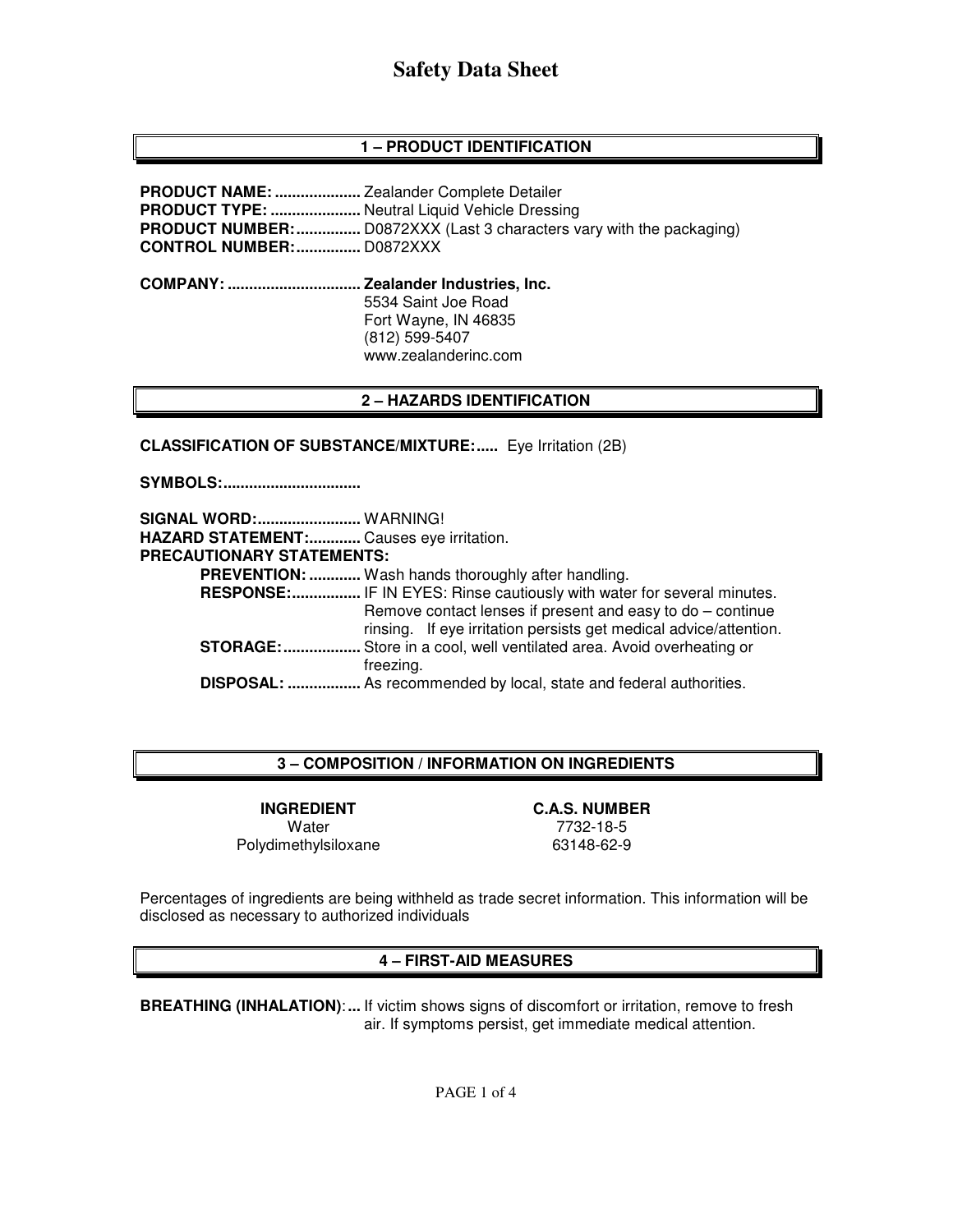# **Safety Data Sheet**

| SWALLOWING (INGESTION): . DO NOT INDUCE VOMITING! Drink a large quantity of water or                                                                            |
|-----------------------------------------------------------------------------------------------------------------------------------------------------------------|
|                                                                                                                                                                 |
|                                                                                                                                                                 |
|                                                                                                                                                                 |
|                                                                                                                                                                 |
| <b>SKIN (DERMAL): </b> Flush from skin and clothing with large amounts of fresh water. If<br>irritation persists, consult physician. Wash contaminated clothing |
| milk. Do not attempt to give liquids to an unconscious person.                                                                                                  |

# **5 – FIRE-FIGHTING MEASURES**

**FLASHPOINT: ...........................** This product is non-flammable.

**EXTINGUISHING MEDIA:.........** This product is non-flammable. Use extinguishing media suitable for materials already burning.

**SPECIAL FIRE FIGHTING PROCEDURES: ............** Firefighters working in areas where this product is present should be equipped with an approved, fully enclosed SCBA.

**UNUSUAL FIRE AND EXPLOSION HAZARDS: ......** None known.

# **6 – ACCIDENTAL RELEASE MEASURES**

**SPILL PROCEDURES: .............** Dike to prevent spillage into streams or sewer systems. Consult local, state and federal authorities.

**WASTE DISPOSAL: .................** As recommended by local, state and federal authorities.

# **7 – HANDLING and STORAGE**

**STORAGE: ................................** Store in a cool, well ventilated area. Avoid overheating or freezing. **HANDLING: ...............................** Do not place this product in an unmarked container. Avoid eye contact. Spilled material is slippery.

# **8 – EXPOSURE CONTROLS / PERSONAL PROTECTION**

**RESPIRATORY PROTECTION:** Not usually needed. Vapors not normally harmful.

**PROTECTIVE CLOTHING:.......** Special protection not usually needed. Wear eye protection if product is likely to splash.

**ADDITIONAL MEASURES: ......** Do not place this product in an unmarked container. Avoid eye contact. Spilled material is slippery.

| <b>INGREDIENT</b>    | <b>C.A.S. NUMBER</b> | PEL                   |
|----------------------|----------------------|-----------------------|
| Water                | 7732-18-5            | No limits established |
| Polydimethylsiloxane | 63148-62-9           | No limits established |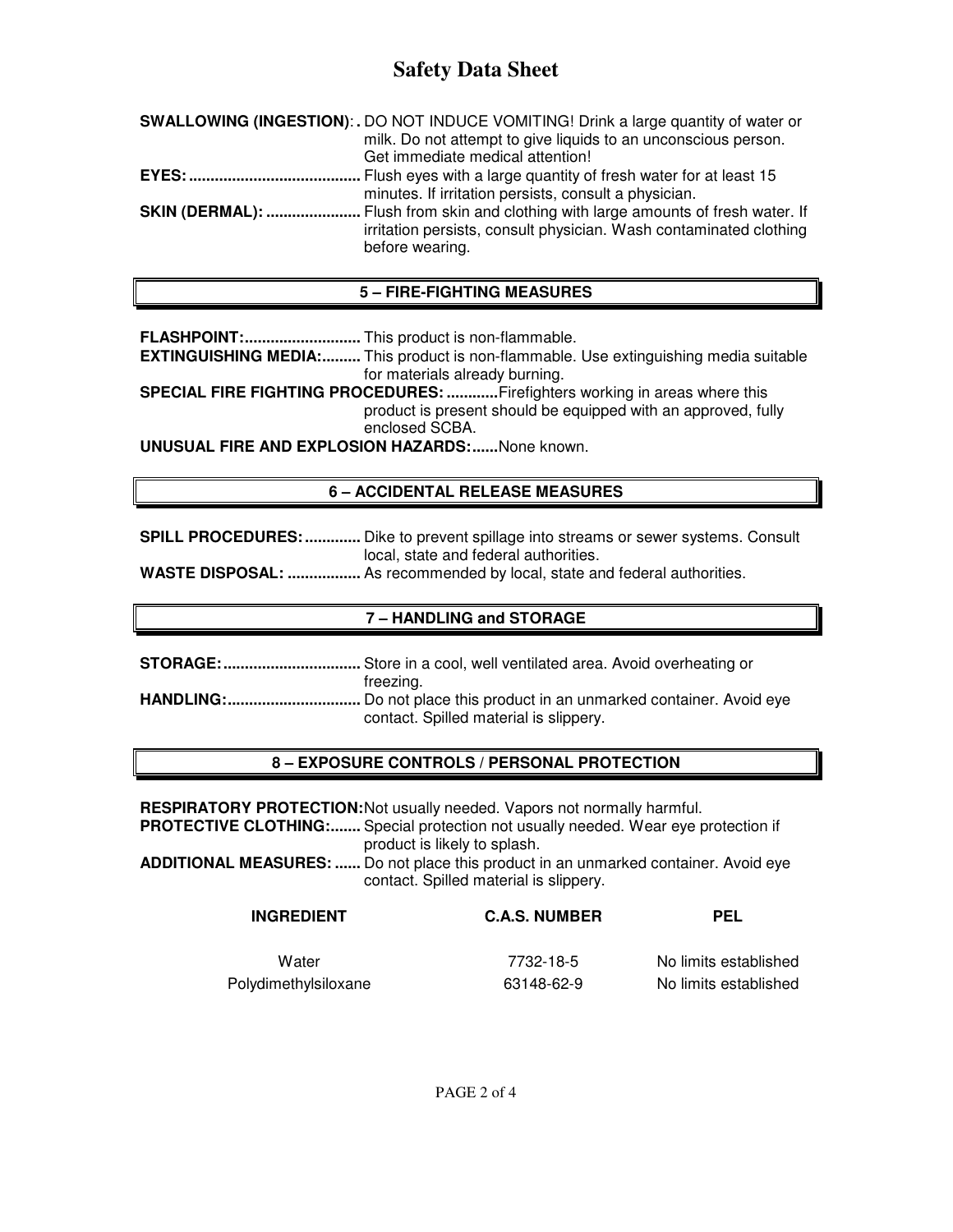### **9 – PHYSICAL / CHEMICAL PROPERITES**

|                                                  | <b>APPEARANCE &amp; ODOR: </b> Opaque blue liquid, pleasantly scented. |
|--------------------------------------------------|------------------------------------------------------------------------|
| ODOR THRESHOLD:  N/A                             |                                                                        |
|                                                  |                                                                        |
| MELTING POINT:  210 degrees F.                   |                                                                        |
| <b>FREEZING POINT:  N/A</b>                      |                                                                        |
| <b>BOILING POINT: 210 degrees F.</b>             |                                                                        |
| <b>BOILING POINT RANGE: N/A</b>                  |                                                                        |
| FLASHPOINT: This product is non-flammable.       |                                                                        |
| <b>EVAPORATION RATE: N/A</b>                     |                                                                        |
| FLAMMABILITY (solid/gas): N/A                    |                                                                        |
| EXPLOSION LIMITS:  N/A                           |                                                                        |
| VAPOR PRESSURE:  N/A                             |                                                                        |
| VAPOR DENSITY (AIR=1): Greater than 1.           |                                                                        |
| <b>SPECIFIC GRAVITY:  1.00</b>                   |                                                                        |
| <b>SOLUBILITY IN WATER:  Completely soluble.</b> |                                                                        |
| <b>PARTITION COEFFICIENT:  N/A</b>               |                                                                        |
|                                                  |                                                                        |
|                                                  |                                                                        |
| VISCOSITY:  Water thin                           |                                                                        |
|                                                  |                                                                        |

#### **10 – STABILITY and REACTIVITY**

**STABILITY: ...............................** Stable under normal conditions. **HAZARDOUS DECOMP.: .........** This product not known to polymerize. **INCOMPATIBILITY: ..................** Do not mix with other chemicals.

#### **11 – TOXICOLOGICAL INFORMATION**

**ROUTE(S) OF ENTRY: .............** Ingestion. Not likely to be inhaled in dangerous amounts. **LISTED CARCINOGEN: ...........** None over 0.1%. **MEDICAL CONDITION AGGRAVATED:...................May aggravate pre-existing dermatitis. INHALATION: ............................** Not likely to be inhaled in hazardous amounts. Maintain adequate ventilation in the work area. **INGESTION: ..............................** This material can cause irritation to the stomach and esophagus if ingested. **EYES: ........................................** May cause eye irritation. **SKIN (DERMAL): .........................** Not likely to irritate. Prolonged exposure to undiluted product may cause irritation. **ACUTE TOXICITY\* (ORAL):…… .............................** >5000 mg/kg **ACUTE TOXICITY\* (DERMAL):.. .............................** >5000 mg/kg **ACUTE TOXCITY\* (INHALATION): ..........................** >20,000 ppm V (Gas), >20 mg/l (Vapor), >5 mg/l (Dust)

**\***Determined using the additivity formula for mixtures (GHS Purple Book, 3.1.3.6)

# **12 – ECOLOGICAL INFORMATION**

### **ENVIRONMENTAL FATE AND DISTRIBUTION:** N/A

PAGE 3 of 4